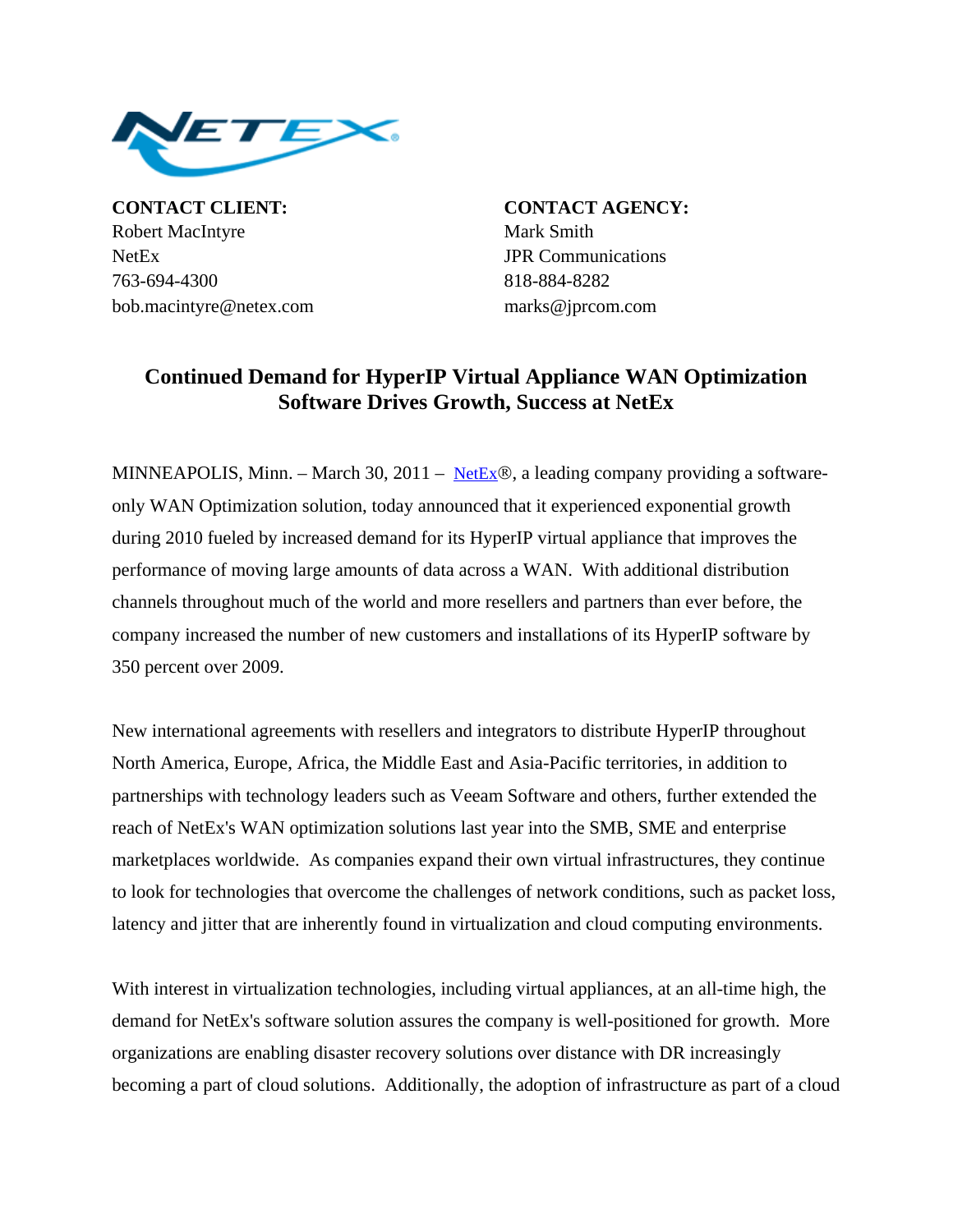service model is on the rise, making the ease of adoption for a virtual appliance that can be downloaded 24x7x365 regardless of location a major benefit to NetEx's business model.

"NetEx HyperIP works very well in optimizing storage applications, such as replication over latent networks," said Robert MacIntyre, NetEx Vice President of Business Development and Marketing. "Deploying the software as a virtual appliance makes it very easy to download, test and ultimately reducing the cycle time to move into production. With more and more talented and savvy resellers and integrators partnering to distribute HyperIP throughout the world, we have been fortunate to capitalize on the increasing demand for virtual appliance solutions."

The company is expected to continue its revenue and new customer growth throughout 2011 with the addition of additional resellers and distribution partners offering HyperIP on a global basis. NetEx further expects other hypervisors to be supported along with VMware for increased market opportunities and is forming additional technology partnerships, including OEMs, throughout the year.

NetEx's award-winning HyperIP is a software-only, virtualization-ready WAN optimization solution, ideal for moving large data sets across WANs securely, swiftly and seamlessly. Patentpending technology accelerates and optimizes industry-leading data replication and file transfer applications by aggregating multiple data replication applications over a shared connection while mitigating the inherent network latency and network disruption for long-distance remote TCP data transmissions. The full version of HyperIP supports long-distance data transfers at up to 800 Mb/s, the highest performance of any WAN optimization solution on the market, and 25 to more than 100 percent faster than competitive products. Transfer speed is optimized for the full range of data management applications, including backup  $\&$  remote replication and business continuance/disaster recovery (BC/DR). NetEx offers HyperIP for cloud infrastructures as a software-only configuration, enabling customers to quickly deploy the acceleration software into their existing VMware infrastructures.

Follow Netex: **B F** You **Tube**